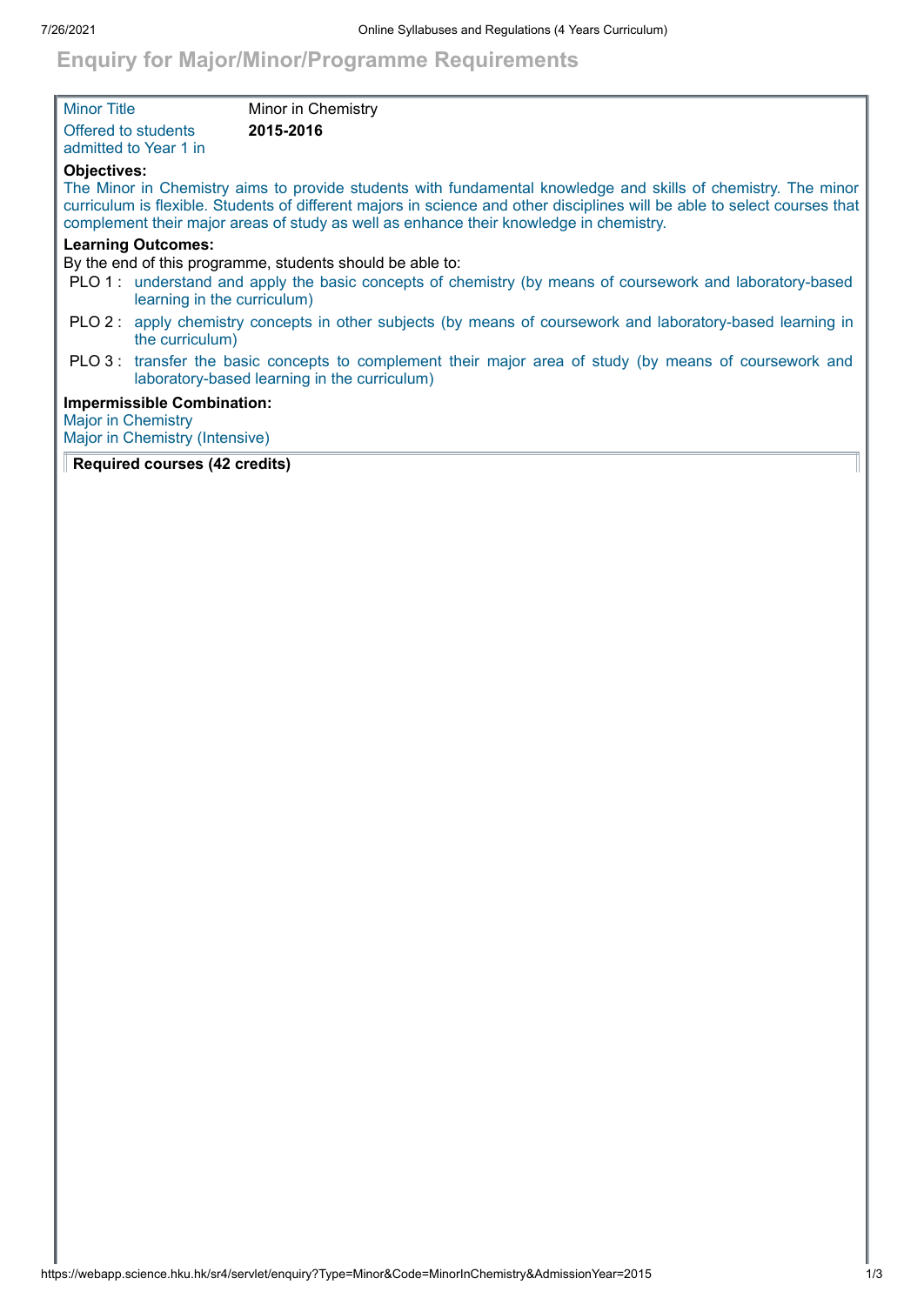| <b>CHEM1043</b><br>General chemistry II (6)<br><b>Disciplinary Electives (12 credits)</b><br>At least 12 credits selected from the following courses:<br><b>CHEM2041</b><br>Principles of chemistry (6)<br><b>CHEM2241</b><br>Analytical chemistry I (6)<br><b>CHEM2341</b><br>Inorganic chemistry I (6)<br>Organic chemistry I (6)<br><b>CHEM2441</b><br>CHEM2441 and CHEM2442<br>are mutually exclusive.<br>CHEM2441 and CHEM2442<br><b>CHEM2442</b><br>Fundamentals of organic chemistry (6)<br>are mutually exclusive.<br><b>CHEM2541</b><br>Introductory physical chemistry (6)<br>2. Advanced level courses (18 credits)<br><b>Disciplinary Electives (18 credits)</b><br>At least 18 credits of advanced level Chemistry courses (CHEM3XXX or CHEM4XXX level), subject to<br>prerequisite requirements. The current course list includes courses in List A:<br>List A<br><b>CHEM3141</b><br>Environmental chemistry (6)<br>Chemical process industries and analysis (6)<br>CHEM3142<br>Introduction to materials chemistry (6)<br><b>CHEM3143</b><br><b>CHEM3146</b><br>Principles and applications of spectroscopic and<br>analytical techniques (6)<br>Analytical chemistry II: chemical instrumentation (6)<br><b>CHEM3241</b><br><b>CHEM3242</b><br>Food and water analysis (6)<br>Introductory instrumental chemical analysis (6)<br><b>CHEM3243</b><br><b>CHEM3244</b><br>Analytical techniques for pharmacy students (6)<br><b>CHEM3341</b><br>Inorganic chemistry II (6)<br><b>CHEM3342</b><br>Bioinorganic chemistry (6)<br><b>CHEM3441</b><br>Organic chemistry II (6)<br>Organic chemistry of biomolecules (6)<br><b>CHEM3442</b><br><b>CHEM3443</b><br>Organic chemistry laboratory (6)<br><b>CHEM3445</b><br>Integrated laboratory (6)<br>Physical chemistry: Introduction to quantum chemistry<br><b>CHEM3541</b><br>(6)<br><b>CHEM3542</b><br>Physical chemistry: statistical thermodynamics and<br>kinetics theory (6)<br>Directed studies in chemistry (6)<br><b>CHEM3999</b><br>Symmetry, group theory and applications (6)<br><b>CHEM4142</b><br><b>CHEM4143</b><br>Interfacial science and technology (6)<br><b>CHEM4144</b><br>Advanced materials (6)<br>Medicinal chemistry (6)<br><b>CHEM4145</b><br><b>CHEM4147</b><br>Supramolecular chemistry (6)<br>Frontiers in Modern Chemical Science (6)<br><b>CHEM4148</b><br><b>CHEM4241</b><br>Modern chemical instrumentation and applications (6)<br><b>CHEM4242</b><br>Analytical chemistry (6)<br><b>CHEM4341</b><br>Advanced inorganic chemistry (6)<br><b>CHEM4342</b><br>Organometallic chemistry (6)<br><b>CHEM4441</b><br>Advanced organic chemistry (6)<br>Integrated organic synthesis (6)<br><b>CHEM4443</b><br><b>CHEM4444</b><br>Chemical biology (6)<br><b>CHEM4542</b><br>Computational chemistry (6)<br><b>CHEM4543</b><br>Advanced physical chemistry (6)<br><b>CHEM4544</b><br>Electrochemical science and technology (6)<br><b>CHEM4910</b><br>Chemistry literacy and research (6)<br><b>CHEM4911</b><br>Capstone experience for chemistry undergraduates:<br>HKUtopia (6)<br>Chemistry internship (6)<br>CHEM4966<br><b>CHEM4999</b><br>Chemistry project (12) | Unline Oyliabuses and Requiations (4 Tears Curriculum)<br>1. Introductory level courses (24 credits)<br><b>Disciplinary Core Courses (12 credits)</b><br>General chemistry I (6)<br><b>CHEM1042</b> |  |  |  |  |  |  |
|--------------------------------------------------------------------------------------------------------------------------------------------------------------------------------------------------------------------------------------------------------------------------------------------------------------------------------------------------------------------------------------------------------------------------------------------------------------------------------------------------------------------------------------------------------------------------------------------------------------------------------------------------------------------------------------------------------------------------------------------------------------------------------------------------------------------------------------------------------------------------------------------------------------------------------------------------------------------------------------------------------------------------------------------------------------------------------------------------------------------------------------------------------------------------------------------------------------------------------------------------------------------------------------------------------------------------------------------------------------------------------------------------------------------------------------------------------------------------------------------------------------------------------------------------------------------------------------------------------------------------------------------------------------------------------------------------------------------------------------------------------------------------------------------------------------------------------------------------------------------------------------------------------------------------------------------------------------------------------------------------------------------------------------------------------------------------------------------------------------------------------------------------------------------------------------------------------------------------------------------------------------------------------------------------------------------------------------------------------------------------------------------------------------------------------------------------------------------------------------------------------------------------------------------------------------------------------------------------------------------------------------------------------------------------------------------------------------------------------------------------------------------------------------------------------------------------------------------------------------------------------------------------------------------------------------------------------------------------------------------------------------------------------------------------------------------------------------------------------------------------------------------------------------|-----------------------------------------------------------------------------------------------------------------------------------------------------------------------------------------------------|--|--|--|--|--|--|
|                                                                                                                                                                                                                                                                                                                                                                                                                                                                                                                                                                                                                                                                                                                                                                                                                                                                                                                                                                                                                                                                                                                                                                                                                                                                                                                                                                                                                                                                                                                                                                                                                                                                                                                                                                                                                                                                                                                                                                                                                                                                                                                                                                                                                                                                                                                                                                                                                                                                                                                                                                                                                                                                                                                                                                                                                                                                                                                                                                                                                                                                                                                                                              |                                                                                                                                                                                                     |  |  |  |  |  |  |
|                                                                                                                                                                                                                                                                                                                                                                                                                                                                                                                                                                                                                                                                                                                                                                                                                                                                                                                                                                                                                                                                                                                                                                                                                                                                                                                                                                                                                                                                                                                                                                                                                                                                                                                                                                                                                                                                                                                                                                                                                                                                                                                                                                                                                                                                                                                                                                                                                                                                                                                                                                                                                                                                                                                                                                                                                                                                                                                                                                                                                                                                                                                                                              |                                                                                                                                                                                                     |  |  |  |  |  |  |
|                                                                                                                                                                                                                                                                                                                                                                                                                                                                                                                                                                                                                                                                                                                                                                                                                                                                                                                                                                                                                                                                                                                                                                                                                                                                                                                                                                                                                                                                                                                                                                                                                                                                                                                                                                                                                                                                                                                                                                                                                                                                                                                                                                                                                                                                                                                                                                                                                                                                                                                                                                                                                                                                                                                                                                                                                                                                                                                                                                                                                                                                                                                                                              |                                                                                                                                                                                                     |  |  |  |  |  |  |
|                                                                                                                                                                                                                                                                                                                                                                                                                                                                                                                                                                                                                                                                                                                                                                                                                                                                                                                                                                                                                                                                                                                                                                                                                                                                                                                                                                                                                                                                                                                                                                                                                                                                                                                                                                                                                                                                                                                                                                                                                                                                                                                                                                                                                                                                                                                                                                                                                                                                                                                                                                                                                                                                                                                                                                                                                                                                                                                                                                                                                                                                                                                                                              |                                                                                                                                                                                                     |  |  |  |  |  |  |
|                                                                                                                                                                                                                                                                                                                                                                                                                                                                                                                                                                                                                                                                                                                                                                                                                                                                                                                                                                                                                                                                                                                                                                                                                                                                                                                                                                                                                                                                                                                                                                                                                                                                                                                                                                                                                                                                                                                                                                                                                                                                                                                                                                                                                                                                                                                                                                                                                                                                                                                                                                                                                                                                                                                                                                                                                                                                                                                                                                                                                                                                                                                                                              |                                                                                                                                                                                                     |  |  |  |  |  |  |
|                                                                                                                                                                                                                                                                                                                                                                                                                                                                                                                                                                                                                                                                                                                                                                                                                                                                                                                                                                                                                                                                                                                                                                                                                                                                                                                                                                                                                                                                                                                                                                                                                                                                                                                                                                                                                                                                                                                                                                                                                                                                                                                                                                                                                                                                                                                                                                                                                                                                                                                                                                                                                                                                                                                                                                                                                                                                                                                                                                                                                                                                                                                                                              |                                                                                                                                                                                                     |  |  |  |  |  |  |
|                                                                                                                                                                                                                                                                                                                                                                                                                                                                                                                                                                                                                                                                                                                                                                                                                                                                                                                                                                                                                                                                                                                                                                                                                                                                                                                                                                                                                                                                                                                                                                                                                                                                                                                                                                                                                                                                                                                                                                                                                                                                                                                                                                                                                                                                                                                                                                                                                                                                                                                                                                                                                                                                                                                                                                                                                                                                                                                                                                                                                                                                                                                                                              |                                                                                                                                                                                                     |  |  |  |  |  |  |
|                                                                                                                                                                                                                                                                                                                                                                                                                                                                                                                                                                                                                                                                                                                                                                                                                                                                                                                                                                                                                                                                                                                                                                                                                                                                                                                                                                                                                                                                                                                                                                                                                                                                                                                                                                                                                                                                                                                                                                                                                                                                                                                                                                                                                                                                                                                                                                                                                                                                                                                                                                                                                                                                                                                                                                                                                                                                                                                                                                                                                                                                                                                                                              |                                                                                                                                                                                                     |  |  |  |  |  |  |
|                                                                                                                                                                                                                                                                                                                                                                                                                                                                                                                                                                                                                                                                                                                                                                                                                                                                                                                                                                                                                                                                                                                                                                                                                                                                                                                                                                                                                                                                                                                                                                                                                                                                                                                                                                                                                                                                                                                                                                                                                                                                                                                                                                                                                                                                                                                                                                                                                                                                                                                                                                                                                                                                                                                                                                                                                                                                                                                                                                                                                                                                                                                                                              |                                                                                                                                                                                                     |  |  |  |  |  |  |
|                                                                                                                                                                                                                                                                                                                                                                                                                                                                                                                                                                                                                                                                                                                                                                                                                                                                                                                                                                                                                                                                                                                                                                                                                                                                                                                                                                                                                                                                                                                                                                                                                                                                                                                                                                                                                                                                                                                                                                                                                                                                                                                                                                                                                                                                                                                                                                                                                                                                                                                                                                                                                                                                                                                                                                                                                                                                                                                                                                                                                                                                                                                                                              |                                                                                                                                                                                                     |  |  |  |  |  |  |
|                                                                                                                                                                                                                                                                                                                                                                                                                                                                                                                                                                                                                                                                                                                                                                                                                                                                                                                                                                                                                                                                                                                                                                                                                                                                                                                                                                                                                                                                                                                                                                                                                                                                                                                                                                                                                                                                                                                                                                                                                                                                                                                                                                                                                                                                                                                                                                                                                                                                                                                                                                                                                                                                                                                                                                                                                                                                                                                                                                                                                                                                                                                                                              |                                                                                                                                                                                                     |  |  |  |  |  |  |
|                                                                                                                                                                                                                                                                                                                                                                                                                                                                                                                                                                                                                                                                                                                                                                                                                                                                                                                                                                                                                                                                                                                                                                                                                                                                                                                                                                                                                                                                                                                                                                                                                                                                                                                                                                                                                                                                                                                                                                                                                                                                                                                                                                                                                                                                                                                                                                                                                                                                                                                                                                                                                                                                                                                                                                                                                                                                                                                                                                                                                                                                                                                                                              |                                                                                                                                                                                                     |  |  |  |  |  |  |
|                                                                                                                                                                                                                                                                                                                                                                                                                                                                                                                                                                                                                                                                                                                                                                                                                                                                                                                                                                                                                                                                                                                                                                                                                                                                                                                                                                                                                                                                                                                                                                                                                                                                                                                                                                                                                                                                                                                                                                                                                                                                                                                                                                                                                                                                                                                                                                                                                                                                                                                                                                                                                                                                                                                                                                                                                                                                                                                                                                                                                                                                                                                                                              |                                                                                                                                                                                                     |  |  |  |  |  |  |
|                                                                                                                                                                                                                                                                                                                                                                                                                                                                                                                                                                                                                                                                                                                                                                                                                                                                                                                                                                                                                                                                                                                                                                                                                                                                                                                                                                                                                                                                                                                                                                                                                                                                                                                                                                                                                                                                                                                                                                                                                                                                                                                                                                                                                                                                                                                                                                                                                                                                                                                                                                                                                                                                                                                                                                                                                                                                                                                                                                                                                                                                                                                                                              |                                                                                                                                                                                                     |  |  |  |  |  |  |
|                                                                                                                                                                                                                                                                                                                                                                                                                                                                                                                                                                                                                                                                                                                                                                                                                                                                                                                                                                                                                                                                                                                                                                                                                                                                                                                                                                                                                                                                                                                                                                                                                                                                                                                                                                                                                                                                                                                                                                                                                                                                                                                                                                                                                                                                                                                                                                                                                                                                                                                                                                                                                                                                                                                                                                                                                                                                                                                                                                                                                                                                                                                                                              |                                                                                                                                                                                                     |  |  |  |  |  |  |
|                                                                                                                                                                                                                                                                                                                                                                                                                                                                                                                                                                                                                                                                                                                                                                                                                                                                                                                                                                                                                                                                                                                                                                                                                                                                                                                                                                                                                                                                                                                                                                                                                                                                                                                                                                                                                                                                                                                                                                                                                                                                                                                                                                                                                                                                                                                                                                                                                                                                                                                                                                                                                                                                                                                                                                                                                                                                                                                                                                                                                                                                                                                                                              |                                                                                                                                                                                                     |  |  |  |  |  |  |
|                                                                                                                                                                                                                                                                                                                                                                                                                                                                                                                                                                                                                                                                                                                                                                                                                                                                                                                                                                                                                                                                                                                                                                                                                                                                                                                                                                                                                                                                                                                                                                                                                                                                                                                                                                                                                                                                                                                                                                                                                                                                                                                                                                                                                                                                                                                                                                                                                                                                                                                                                                                                                                                                                                                                                                                                                                                                                                                                                                                                                                                                                                                                                              |                                                                                                                                                                                                     |  |  |  |  |  |  |
|                                                                                                                                                                                                                                                                                                                                                                                                                                                                                                                                                                                                                                                                                                                                                                                                                                                                                                                                                                                                                                                                                                                                                                                                                                                                                                                                                                                                                                                                                                                                                                                                                                                                                                                                                                                                                                                                                                                                                                                                                                                                                                                                                                                                                                                                                                                                                                                                                                                                                                                                                                                                                                                                                                                                                                                                                                                                                                                                                                                                                                                                                                                                                              |                                                                                                                                                                                                     |  |  |  |  |  |  |
|                                                                                                                                                                                                                                                                                                                                                                                                                                                                                                                                                                                                                                                                                                                                                                                                                                                                                                                                                                                                                                                                                                                                                                                                                                                                                                                                                                                                                                                                                                                                                                                                                                                                                                                                                                                                                                                                                                                                                                                                                                                                                                                                                                                                                                                                                                                                                                                                                                                                                                                                                                                                                                                                                                                                                                                                                                                                                                                                                                                                                                                                                                                                                              |                                                                                                                                                                                                     |  |  |  |  |  |  |
|                                                                                                                                                                                                                                                                                                                                                                                                                                                                                                                                                                                                                                                                                                                                                                                                                                                                                                                                                                                                                                                                                                                                                                                                                                                                                                                                                                                                                                                                                                                                                                                                                                                                                                                                                                                                                                                                                                                                                                                                                                                                                                                                                                                                                                                                                                                                                                                                                                                                                                                                                                                                                                                                                                                                                                                                                                                                                                                                                                                                                                                                                                                                                              |                                                                                                                                                                                                     |  |  |  |  |  |  |
|                                                                                                                                                                                                                                                                                                                                                                                                                                                                                                                                                                                                                                                                                                                                                                                                                                                                                                                                                                                                                                                                                                                                                                                                                                                                                                                                                                                                                                                                                                                                                                                                                                                                                                                                                                                                                                                                                                                                                                                                                                                                                                                                                                                                                                                                                                                                                                                                                                                                                                                                                                                                                                                                                                                                                                                                                                                                                                                                                                                                                                                                                                                                                              |                                                                                                                                                                                                     |  |  |  |  |  |  |
|                                                                                                                                                                                                                                                                                                                                                                                                                                                                                                                                                                                                                                                                                                                                                                                                                                                                                                                                                                                                                                                                                                                                                                                                                                                                                                                                                                                                                                                                                                                                                                                                                                                                                                                                                                                                                                                                                                                                                                                                                                                                                                                                                                                                                                                                                                                                                                                                                                                                                                                                                                                                                                                                                                                                                                                                                                                                                                                                                                                                                                                                                                                                                              |                                                                                                                                                                                                     |  |  |  |  |  |  |
|                                                                                                                                                                                                                                                                                                                                                                                                                                                                                                                                                                                                                                                                                                                                                                                                                                                                                                                                                                                                                                                                                                                                                                                                                                                                                                                                                                                                                                                                                                                                                                                                                                                                                                                                                                                                                                                                                                                                                                                                                                                                                                                                                                                                                                                                                                                                                                                                                                                                                                                                                                                                                                                                                                                                                                                                                                                                                                                                                                                                                                                                                                                                                              |                                                                                                                                                                                                     |  |  |  |  |  |  |
|                                                                                                                                                                                                                                                                                                                                                                                                                                                                                                                                                                                                                                                                                                                                                                                                                                                                                                                                                                                                                                                                                                                                                                                                                                                                                                                                                                                                                                                                                                                                                                                                                                                                                                                                                                                                                                                                                                                                                                                                                                                                                                                                                                                                                                                                                                                                                                                                                                                                                                                                                                                                                                                                                                                                                                                                                                                                                                                                                                                                                                                                                                                                                              |                                                                                                                                                                                                     |  |  |  |  |  |  |
|                                                                                                                                                                                                                                                                                                                                                                                                                                                                                                                                                                                                                                                                                                                                                                                                                                                                                                                                                                                                                                                                                                                                                                                                                                                                                                                                                                                                                                                                                                                                                                                                                                                                                                                                                                                                                                                                                                                                                                                                                                                                                                                                                                                                                                                                                                                                                                                                                                                                                                                                                                                                                                                                                                                                                                                                                                                                                                                                                                                                                                                                                                                                                              |                                                                                                                                                                                                     |  |  |  |  |  |  |
|                                                                                                                                                                                                                                                                                                                                                                                                                                                                                                                                                                                                                                                                                                                                                                                                                                                                                                                                                                                                                                                                                                                                                                                                                                                                                                                                                                                                                                                                                                                                                                                                                                                                                                                                                                                                                                                                                                                                                                                                                                                                                                                                                                                                                                                                                                                                                                                                                                                                                                                                                                                                                                                                                                                                                                                                                                                                                                                                                                                                                                                                                                                                                              |                                                                                                                                                                                                     |  |  |  |  |  |  |
|                                                                                                                                                                                                                                                                                                                                                                                                                                                                                                                                                                                                                                                                                                                                                                                                                                                                                                                                                                                                                                                                                                                                                                                                                                                                                                                                                                                                                                                                                                                                                                                                                                                                                                                                                                                                                                                                                                                                                                                                                                                                                                                                                                                                                                                                                                                                                                                                                                                                                                                                                                                                                                                                                                                                                                                                                                                                                                                                                                                                                                                                                                                                                              |                                                                                                                                                                                                     |  |  |  |  |  |  |
|                                                                                                                                                                                                                                                                                                                                                                                                                                                                                                                                                                                                                                                                                                                                                                                                                                                                                                                                                                                                                                                                                                                                                                                                                                                                                                                                                                                                                                                                                                                                                                                                                                                                                                                                                                                                                                                                                                                                                                                                                                                                                                                                                                                                                                                                                                                                                                                                                                                                                                                                                                                                                                                                                                                                                                                                                                                                                                                                                                                                                                                                                                                                                              |                                                                                                                                                                                                     |  |  |  |  |  |  |
|                                                                                                                                                                                                                                                                                                                                                                                                                                                                                                                                                                                                                                                                                                                                                                                                                                                                                                                                                                                                                                                                                                                                                                                                                                                                                                                                                                                                                                                                                                                                                                                                                                                                                                                                                                                                                                                                                                                                                                                                                                                                                                                                                                                                                                                                                                                                                                                                                                                                                                                                                                                                                                                                                                                                                                                                                                                                                                                                                                                                                                                                                                                                                              |                                                                                                                                                                                                     |  |  |  |  |  |  |
|                                                                                                                                                                                                                                                                                                                                                                                                                                                                                                                                                                                                                                                                                                                                                                                                                                                                                                                                                                                                                                                                                                                                                                                                                                                                                                                                                                                                                                                                                                                                                                                                                                                                                                                                                                                                                                                                                                                                                                                                                                                                                                                                                                                                                                                                                                                                                                                                                                                                                                                                                                                                                                                                                                                                                                                                                                                                                                                                                                                                                                                                                                                                                              |                                                                                                                                                                                                     |  |  |  |  |  |  |
|                                                                                                                                                                                                                                                                                                                                                                                                                                                                                                                                                                                                                                                                                                                                                                                                                                                                                                                                                                                                                                                                                                                                                                                                                                                                                                                                                                                                                                                                                                                                                                                                                                                                                                                                                                                                                                                                                                                                                                                                                                                                                                                                                                                                                                                                                                                                                                                                                                                                                                                                                                                                                                                                                                                                                                                                                                                                                                                                                                                                                                                                                                                                                              |                                                                                                                                                                                                     |  |  |  |  |  |  |
|                                                                                                                                                                                                                                                                                                                                                                                                                                                                                                                                                                                                                                                                                                                                                                                                                                                                                                                                                                                                                                                                                                                                                                                                                                                                                                                                                                                                                                                                                                                                                                                                                                                                                                                                                                                                                                                                                                                                                                                                                                                                                                                                                                                                                                                                                                                                                                                                                                                                                                                                                                                                                                                                                                                                                                                                                                                                                                                                                                                                                                                                                                                                                              |                                                                                                                                                                                                     |  |  |  |  |  |  |
|                                                                                                                                                                                                                                                                                                                                                                                                                                                                                                                                                                                                                                                                                                                                                                                                                                                                                                                                                                                                                                                                                                                                                                                                                                                                                                                                                                                                                                                                                                                                                                                                                                                                                                                                                                                                                                                                                                                                                                                                                                                                                                                                                                                                                                                                                                                                                                                                                                                                                                                                                                                                                                                                                                                                                                                                                                                                                                                                                                                                                                                                                                                                                              |                                                                                                                                                                                                     |  |  |  |  |  |  |
|                                                                                                                                                                                                                                                                                                                                                                                                                                                                                                                                                                                                                                                                                                                                                                                                                                                                                                                                                                                                                                                                                                                                                                                                                                                                                                                                                                                                                                                                                                                                                                                                                                                                                                                                                                                                                                                                                                                                                                                                                                                                                                                                                                                                                                                                                                                                                                                                                                                                                                                                                                                                                                                                                                                                                                                                                                                                                                                                                                                                                                                                                                                                                              |                                                                                                                                                                                                     |  |  |  |  |  |  |
|                                                                                                                                                                                                                                                                                                                                                                                                                                                                                                                                                                                                                                                                                                                                                                                                                                                                                                                                                                                                                                                                                                                                                                                                                                                                                                                                                                                                                                                                                                                                                                                                                                                                                                                                                                                                                                                                                                                                                                                                                                                                                                                                                                                                                                                                                                                                                                                                                                                                                                                                                                                                                                                                                                                                                                                                                                                                                                                                                                                                                                                                                                                                                              |                                                                                                                                                                                                     |  |  |  |  |  |  |
|                                                                                                                                                                                                                                                                                                                                                                                                                                                                                                                                                                                                                                                                                                                                                                                                                                                                                                                                                                                                                                                                                                                                                                                                                                                                                                                                                                                                                                                                                                                                                                                                                                                                                                                                                                                                                                                                                                                                                                                                                                                                                                                                                                                                                                                                                                                                                                                                                                                                                                                                                                                                                                                                                                                                                                                                                                                                                                                                                                                                                                                                                                                                                              |                                                                                                                                                                                                     |  |  |  |  |  |  |
|                                                                                                                                                                                                                                                                                                                                                                                                                                                                                                                                                                                                                                                                                                                                                                                                                                                                                                                                                                                                                                                                                                                                                                                                                                                                                                                                                                                                                                                                                                                                                                                                                                                                                                                                                                                                                                                                                                                                                                                                                                                                                                                                                                                                                                                                                                                                                                                                                                                                                                                                                                                                                                                                                                                                                                                                                                                                                                                                                                                                                                                                                                                                                              |                                                                                                                                                                                                     |  |  |  |  |  |  |
|                                                                                                                                                                                                                                                                                                                                                                                                                                                                                                                                                                                                                                                                                                                                                                                                                                                                                                                                                                                                                                                                                                                                                                                                                                                                                                                                                                                                                                                                                                                                                                                                                                                                                                                                                                                                                                                                                                                                                                                                                                                                                                                                                                                                                                                                                                                                                                                                                                                                                                                                                                                                                                                                                                                                                                                                                                                                                                                                                                                                                                                                                                                                                              |                                                                                                                                                                                                     |  |  |  |  |  |  |
|                                                                                                                                                                                                                                                                                                                                                                                                                                                                                                                                                                                                                                                                                                                                                                                                                                                                                                                                                                                                                                                                                                                                                                                                                                                                                                                                                                                                                                                                                                                                                                                                                                                                                                                                                                                                                                                                                                                                                                                                                                                                                                                                                                                                                                                                                                                                                                                                                                                                                                                                                                                                                                                                                                                                                                                                                                                                                                                                                                                                                                                                                                                                                              |                                                                                                                                                                                                     |  |  |  |  |  |  |
|                                                                                                                                                                                                                                                                                                                                                                                                                                                                                                                                                                                                                                                                                                                                                                                                                                                                                                                                                                                                                                                                                                                                                                                                                                                                                                                                                                                                                                                                                                                                                                                                                                                                                                                                                                                                                                                                                                                                                                                                                                                                                                                                                                                                                                                                                                                                                                                                                                                                                                                                                                                                                                                                                                                                                                                                                                                                                                                                                                                                                                                                                                                                                              |                                                                                                                                                                                                     |  |  |  |  |  |  |
|                                                                                                                                                                                                                                                                                                                                                                                                                                                                                                                                                                                                                                                                                                                                                                                                                                                                                                                                                                                                                                                                                                                                                                                                                                                                                                                                                                                                                                                                                                                                                                                                                                                                                                                                                                                                                                                                                                                                                                                                                                                                                                                                                                                                                                                                                                                                                                                                                                                                                                                                                                                                                                                                                                                                                                                                                                                                                                                                                                                                                                                                                                                                                              |                                                                                                                                                                                                     |  |  |  |  |  |  |
|                                                                                                                                                                                                                                                                                                                                                                                                                                                                                                                                                                                                                                                                                                                                                                                                                                                                                                                                                                                                                                                                                                                                                                                                                                                                                                                                                                                                                                                                                                                                                                                                                                                                                                                                                                                                                                                                                                                                                                                                                                                                                                                                                                                                                                                                                                                                                                                                                                                                                                                                                                                                                                                                                                                                                                                                                                                                                                                                                                                                                                                                                                                                                              |                                                                                                                                                                                                     |  |  |  |  |  |  |
|                                                                                                                                                                                                                                                                                                                                                                                                                                                                                                                                                                                                                                                                                                                                                                                                                                                                                                                                                                                                                                                                                                                                                                                                                                                                                                                                                                                                                                                                                                                                                                                                                                                                                                                                                                                                                                                                                                                                                                                                                                                                                                                                                                                                                                                                                                                                                                                                                                                                                                                                                                                                                                                                                                                                                                                                                                                                                                                                                                                                                                                                                                                                                              |                                                                                                                                                                                                     |  |  |  |  |  |  |
|                                                                                                                                                                                                                                                                                                                                                                                                                                                                                                                                                                                                                                                                                                                                                                                                                                                                                                                                                                                                                                                                                                                                                                                                                                                                                                                                                                                                                                                                                                                                                                                                                                                                                                                                                                                                                                                                                                                                                                                                                                                                                                                                                                                                                                                                                                                                                                                                                                                                                                                                                                                                                                                                                                                                                                                                                                                                                                                                                                                                                                                                                                                                                              |                                                                                                                                                                                                     |  |  |  |  |  |  |
|                                                                                                                                                                                                                                                                                                                                                                                                                                                                                                                                                                                                                                                                                                                                                                                                                                                                                                                                                                                                                                                                                                                                                                                                                                                                                                                                                                                                                                                                                                                                                                                                                                                                                                                                                                                                                                                                                                                                                                                                                                                                                                                                                                                                                                                                                                                                                                                                                                                                                                                                                                                                                                                                                                                                                                                                                                                                                                                                                                                                                                                                                                                                                              |                                                                                                                                                                                                     |  |  |  |  |  |  |
|                                                                                                                                                                                                                                                                                                                                                                                                                                                                                                                                                                                                                                                                                                                                                                                                                                                                                                                                                                                                                                                                                                                                                                                                                                                                                                                                                                                                                                                                                                                                                                                                                                                                                                                                                                                                                                                                                                                                                                                                                                                                                                                                                                                                                                                                                                                                                                                                                                                                                                                                                                                                                                                                                                                                                                                                                                                                                                                                                                                                                                                                                                                                                              |                                                                                                                                                                                                     |  |  |  |  |  |  |
|                                                                                                                                                                                                                                                                                                                                                                                                                                                                                                                                                                                                                                                                                                                                                                                                                                                                                                                                                                                                                                                                                                                                                                                                                                                                                                                                                                                                                                                                                                                                                                                                                                                                                                                                                                                                                                                                                                                                                                                                                                                                                                                                                                                                                                                                                                                                                                                                                                                                                                                                                                                                                                                                                                                                                                                                                                                                                                                                                                                                                                                                                                                                                              |                                                                                                                                                                                                     |  |  |  |  |  |  |
|                                                                                                                                                                                                                                                                                                                                                                                                                                                                                                                                                                                                                                                                                                                                                                                                                                                                                                                                                                                                                                                                                                                                                                                                                                                                                                                                                                                                                                                                                                                                                                                                                                                                                                                                                                                                                                                                                                                                                                                                                                                                                                                                                                                                                                                                                                                                                                                                                                                                                                                                                                                                                                                                                                                                                                                                                                                                                                                                                                                                                                                                                                                                                              |                                                                                                                                                                                                     |  |  |  |  |  |  |
|                                                                                                                                                                                                                                                                                                                                                                                                                                                                                                                                                                                                                                                                                                                                                                                                                                                                                                                                                                                                                                                                                                                                                                                                                                                                                                                                                                                                                                                                                                                                                                                                                                                                                                                                                                                                                                                                                                                                                                                                                                                                                                                                                                                                                                                                                                                                                                                                                                                                                                                                                                                                                                                                                                                                                                                                                                                                                                                                                                                                                                                                                                                                                              |                                                                                                                                                                                                     |  |  |  |  |  |  |
|                                                                                                                                                                                                                                                                                                                                                                                                                                                                                                                                                                                                                                                                                                                                                                                                                                                                                                                                                                                                                                                                                                                                                                                                                                                                                                                                                                                                                                                                                                                                                                                                                                                                                                                                                                                                                                                                                                                                                                                                                                                                                                                                                                                                                                                                                                                                                                                                                                                                                                                                                                                                                                                                                                                                                                                                                                                                                                                                                                                                                                                                                                                                                              |                                                                                                                                                                                                     |  |  |  |  |  |  |
|                                                                                                                                                                                                                                                                                                                                                                                                                                                                                                                                                                                                                                                                                                                                                                                                                                                                                                                                                                                                                                                                                                                                                                                                                                                                                                                                                                                                                                                                                                                                                                                                                                                                                                                                                                                                                                                                                                                                                                                                                                                                                                                                                                                                                                                                                                                                                                                                                                                                                                                                                                                                                                                                                                                                                                                                                                                                                                                                                                                                                                                                                                                                                              |                                                                                                                                                                                                     |  |  |  |  |  |  |
|                                                                                                                                                                                                                                                                                                                                                                                                                                                                                                                                                                                                                                                                                                                                                                                                                                                                                                                                                                                                                                                                                                                                                                                                                                                                                                                                                                                                                                                                                                                                                                                                                                                                                                                                                                                                                                                                                                                                                                                                                                                                                                                                                                                                                                                                                                                                                                                                                                                                                                                                                                                                                                                                                                                                                                                                                                                                                                                                                                                                                                                                                                                                                              |                                                                                                                                                                                                     |  |  |  |  |  |  |
|                                                                                                                                                                                                                                                                                                                                                                                                                                                                                                                                                                                                                                                                                                                                                                                                                                                                                                                                                                                                                                                                                                                                                                                                                                                                                                                                                                                                                                                                                                                                                                                                                                                                                                                                                                                                                                                                                                                                                                                                                                                                                                                                                                                                                                                                                                                                                                                                                                                                                                                                                                                                                                                                                                                                                                                                                                                                                                                                                                                                                                                                                                                                                              |                                                                                                                                                                                                     |  |  |  |  |  |  |

## **Notes:**

1. Double counting of credits is not permissible for major-minor or double-minors combinations. For a course appears as a core course ("disciplinary core") in the major-minor or double-minors, students have to make up the credits by taking replacement course in the minor. For details, please refer to "Students taking double Majors, Major-Minor or double Minors with overlapping course requirements" in the BSc syllabuses.

2. Students must have level 3 or above in HKDSE Chemistry or equivalent to take this major. Students who do not fuifill this requirement are advised to take CHEM1041 Foundations of chemistry.